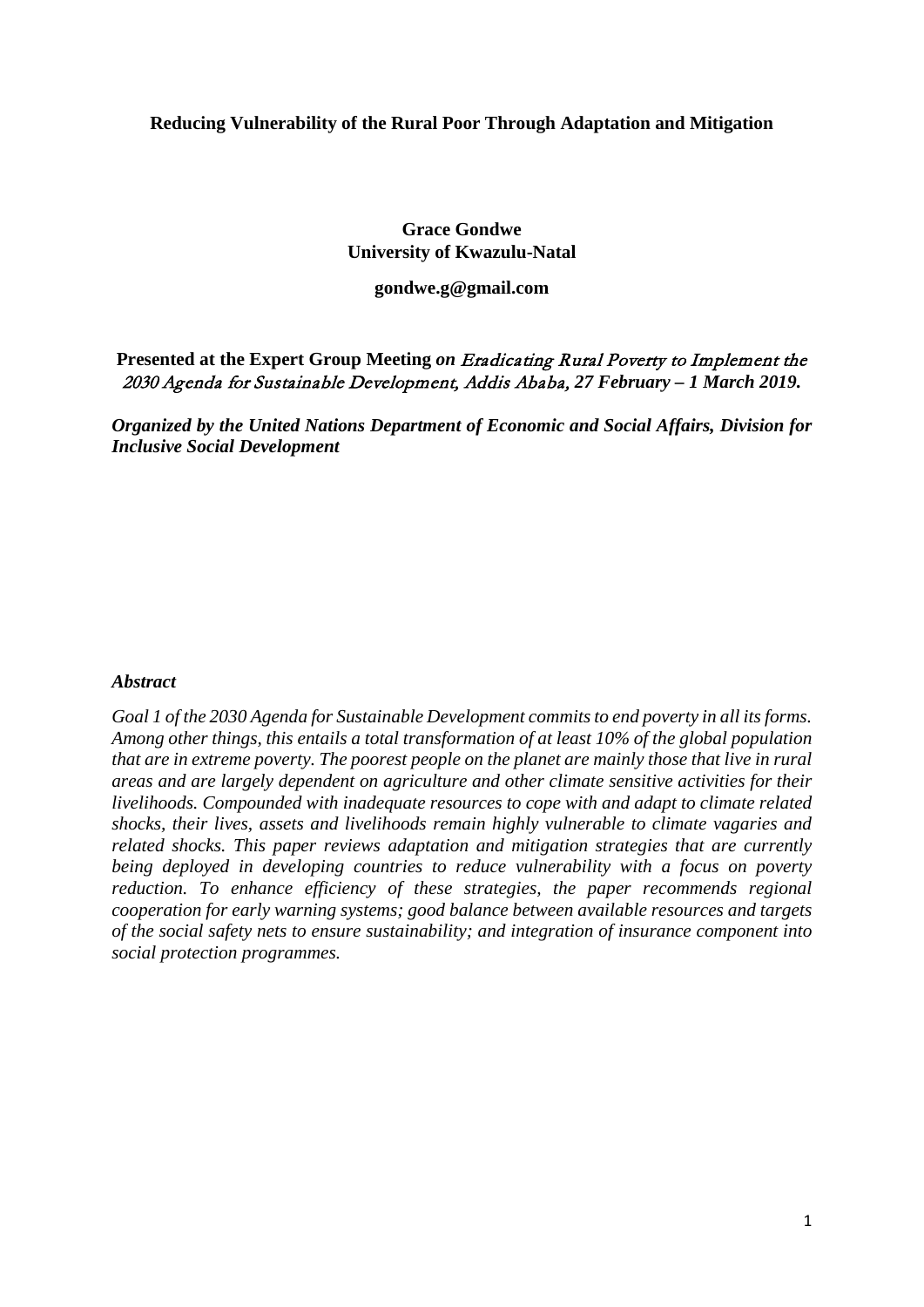### **1. Introduction**

The 2030 Agenda for Sustainable Development commits to reduce at least by half the proportion of men, women and children of all ages living in poverty in all its dimensions according to national definitions and to completely eradicate extreme poverty. From the monetary perspective, the extreme poor are defined by their ability to live above the threshold of \$1.90 a day. Currently, at least 2.1 billion people globally are in poverty and at least 736 million people (10%) of the global population lives below this poverty line (Castañeda et al., 2018; FAO, 2018). These are largely comprised of rural dwellers with little (if any) formal education, mostly residing in high risk areas such as river banks and flood plains with homes made from very poor-quality material and are mainly dependent on natural resources including rain-fed subsistence agriculture for their livelihoods. The latter makes them highly vulnerable to climate change and related shocks including erratic rainfall patterns, floods, droughts, dry spells and windstorms.

Corollary, these climate related shocks are seen to further deepen their poverty as they have a direct negative impact on their lives and livelihoods (Erikisen and Obrien, 2007). For instance, dry spells will entail reduction in their agricultural production which threatens their food security and undermines their income; these might result in poor nutrition and health as well as access to farm inputs during agricultural seasons. On the other hand, shocks like floods will include loss of assets and thus further undermining their income sources and perpetuating their poverty. In essence, the impacts of climate change are largely felt through erosion of natural resources which are the backbone of the livelihoods of the majority of the rural poor. In this regard, it is worth noting from the onset that though closely linked, poverty and vulnerability are not the same and as such, strategies for addressing them might be equally different. However, neglecting the impact of climate variabilities and climate change related shocks on the poor and vulnerable groups, remains redundant in effective poverty reduction.

Ensuing the above, this paper highlights strategies that will effectively contribute to the achievement of sustainable development goal  $1<sup>1</sup>$  $1<sup>1</sup>$  of the Agenda 2030 by addressing vulnerability of the rural poor to climate change through adaptation and mitigation. The focus is on best practices and lessons drawn from developing countries to effectively inform the Agenda 2030 implementation and national policies and strategies.

## **2. Vulnerability in the context of climate change and poverty reduction**

Definitions of vulnerability to climate variability and change in literature generally encompass two key dimensions: the risk (shock/hazard) and its impact; and the capacity to mitigate, cope and adapt (O'Brien et.al., 2004; Erikisen and O'Brien, 2007; Brouwer et.al., 2007, Emrich and Cutter, 2011). Simply, it is defined as the inability of an individual or groups to anticipate and mitigate, cope with and recover from the impact of a climate change related shocks (IFRC, 2019). Overall, vulnerability to climate change is seen to disproportionately affect the poor owing to a number of social, economic and physical factors that increases their exposure to the impact of climate change shocks but at the same time limits their capacity to cope and adapt (Andrianarimanana, 2015; Nelson et. al., 2016; FAO,2018). For most of the rural poor, these are a combination of limited livelihood options, access to public services such as health care,

<span id="page-1-0"></span><sup>&</sup>lt;sup>1</sup> End poverty in all its forms everywhere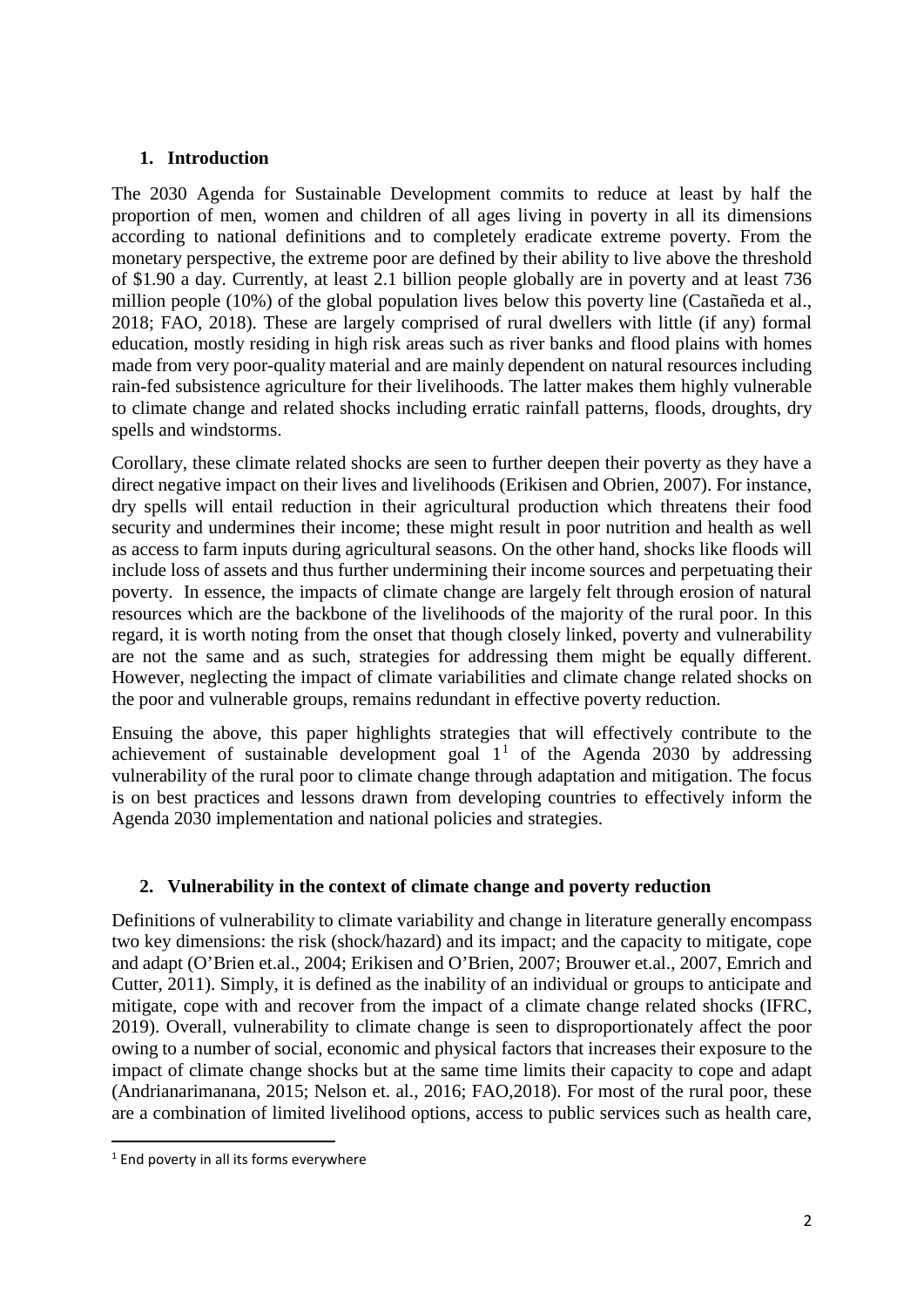adequate assets to enhance their productivity and relevant economic infrastructure. Specifically, their overreliance on climate sensitive activities such as agriculture for their livelihoods continuously threatens sustainability of these livelihoods. This is further exacerbated by their settlement patterns which includes disaster prone areas with poor quality houses; poor access to relevant information and resources to equip themselves against potential shocks as well as recovering from such shocks.

In their study, FAO (2018) highlights that at least 75 % of the world's extreme poor resides in the rural areas and highly depend rain-fed subsistence agriculture for their livelihoods and food availability. This poses a huge risk of poverty perpetuation as the sector is seen to absorb at least 25% of the damage caused by climate change in general and up to 80% of the losses are due to disrupted rainfall patterns such as drought and dry spells (FAO, 2018). This is in line with several empirical studies on the impact of climate related shocks which highlights its higher impact on the poor households vis -a-vis the wealthier. Such studies include, Andrianarimanana (2015) who notes a 2.4% decrease in access to electricity only on the poor households following a cyclone in Madagascar. This author also concludes that the cyclone had significant negative impact on their assets and income and raised their likeliness of falling deep into poverty by 7.8%. Furthermore, Herera et. al. (2018) observed that the poorest in Nicaragua had lost 18% of their assets and additional 165 million people had joined the extreme poverty category following the Hurricane Mitch in 1998. Lastly, FAO (2018) observed three times losses among poor households in relation to the rest following a flood in Mumbai in 2005. With the current high frequencies of climate change related shocks, these trends entail even higher losses for the poor households and without any buffering for their incomes and livelihoods, the recurrent losses in the assets and livelihoods have potentially irreversible longterm impact on their poverty levels.

In distinguishing poverty and vulnerability, Erikisen and O'Brien (2007) noted that a poor person who is well prepared for climate change related shocks through good access to timely relevant information, mitigation and adaptation measures for example, is less vulnerable than a wealthier person who is not prepared for such incidences. In essence, they allude to the fact that poverty and vulnerability to climate change are not one and the same with a possibility of being poor but not vulnerable (be able to effectively cope and adapt) to climate change shocks with its associated risk of being pushed deeper into the poverty trap. On the contrary, trends in most developing economies indicates that the poorest are the least prepared in terms of climate change shocks/hazards and hence, they continue to experience the heaviest impact. Specifically, they lack access to sustainable climate change mitigation and adaptation measures due to their low levels of incomes, poor access to relevant economic infrastructure and limited livelihood options *inter alia*. With increased frequency of shocks, the poor resolve to adhoc coping measures which includes further loss of their assets through desperate sales for consumption. These measures are unsustainable, and they significantly contribute to pushing them further into the absolute poverty trap.

Clearly, the above insights suggest ensuring access to sustainable mitigation and adaptation measures is key to addressing the poor's vulnerability to climate change related shocks. This calls for an understanding of the poor in different regions in terms of their key livelihood options and access to essential socio-economic amenities and infrastructure in relation the climate related shocks they are mostly subjected to. This reckons the fact that not all extremely poor people depend on agriculture for their livelihoods (Castañeda et.al., 2018:256); and that different regions face different climate related hazards. Hence some appropriate mitigation and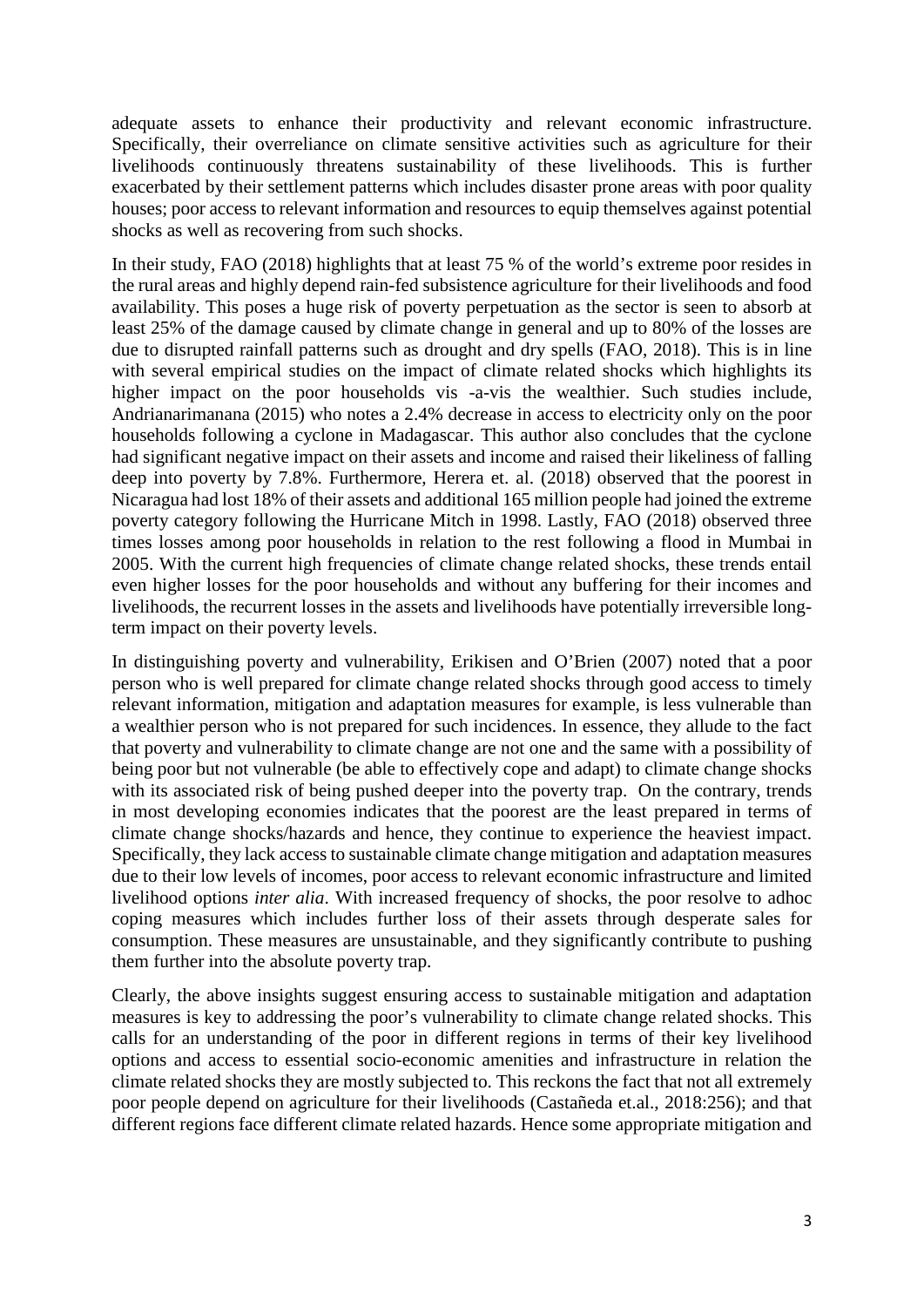coping strategies in one region might not be useful in reducing vulnerability to climate and effectively contribute to poverty reduction in another region.

### **3. Adaptation and mitigation: Best practices**

In simple terms, adaptation is perceived as the change in the processes, practices and structures to moderate damage from climate change related shocks. On the other hand, mitigation largely deals with the changes in the systems and practices to reduce the severity of the shock. For effective sustainable adaptation and mitigation strategies, the starting point is stratification of the rural poor in relation to the common known and anticipated hazards, and strategies that are currently working in these areas and scale them up. This section provides such strategies drawn from developing countries.

### **3.1 Mitigation**

As highlighted above, mitigation is more about reducing the gravity of the shock. It uses policies and strategies that focus on reducing vulnerability to climate change related shock by equipping communities/individuals with relevant information including the gravity and time of the pending hazard. This is envisaged to assist in planning on how and when to react so as to minimize the impact on the lives, assets and livelihoods of the potentially affected communities to the minimum possible levels. In other words, mitigation focuses on reducing exposure of the poor's lives and assets to the risk and greatly minimises sensitivity of the livelihoods to climate change related shock. Currently, mitigation strategies being adopted in most developing countries include early warning and climate smart agriculture.

## **3.1.1 Early warning Systems**

Early warning systems are essentially set to empower threatened communities with timely relevant information so as to reduce the impact of the looming hazards on their lives and property. Through functional weather centers, most countries have access to weather information including pending climate related hazards. However, without effectively integrating such useful information in the planning of the local communities envisaged to be affected by the hazard, lives and property of the most poor and vulnerable groups continues to be at stake. In this regard, an effective early warning system goes beyond weather forecast and warnings of climate related hazards to include effective planning and implementation of strategies aimed at averting worst impact from such disasters.

Mozambique is one of the countries in Southern Africa that is prone to floods, cyclones and droughts with significant impacts on the lives and properties of the poor and its overall economic growth. The worst climate change related disaster in the country are devastating floods that were followed by cyclone eline in 2000. The floods affected the lower Limpopo river basin and affected about 1400km<sup>2</sup> of arable land, displaced thousands and claimed about 800 lives with losses monetarised to an equivalent of US\$450 milllion (Nigg and Mileti, 2015; GIZ, 2017). Among the issues learnt from this disaster was the importance of a functional early warning system that would lessen the impact of such disasters in the future. This has gradually seen the country moving from emergency response to effective planning that starts with functional early warning systems. Their focus has been placed on disaster prone areas including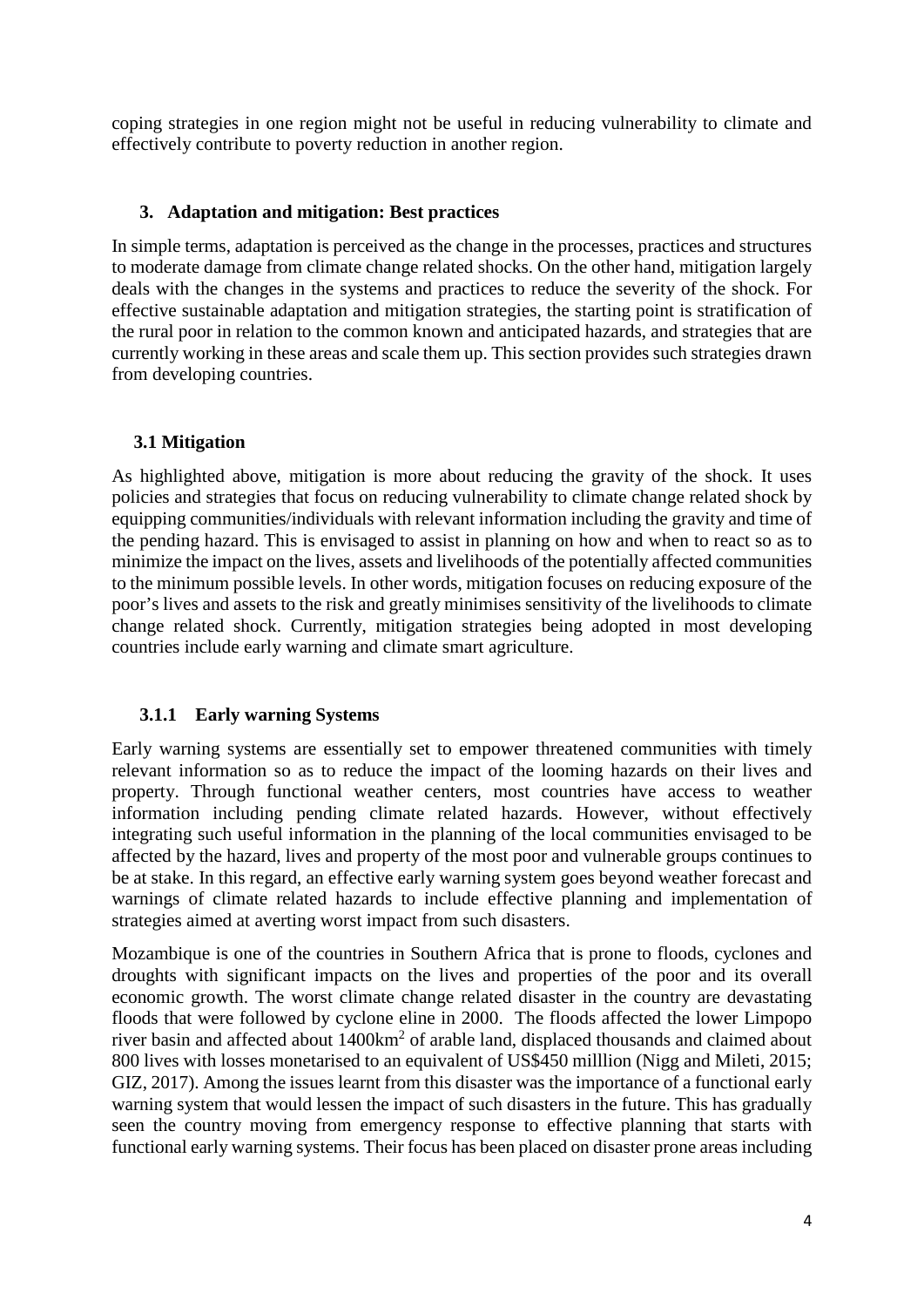lower Limpopo river basin where one of the early flood early warning system was installed few years after the floods.

The system was developed jointly by the government of Mozambique (Lower Limpopo River Commission) and SADC and it has been revolving over the years to improve its efficiency as regards flood alerts recording and dissemination. One of the key features that has changed over the years to improve its efficiency was the manual recording and dissemination of relevant information from the key station to the responsible government agency. The system has two main components that are managed by relevant government agency: the hydrometrical monitoring network and the communication system that operates using both radio transmission and telephone network. Automated real time information from the hydrometrical network is commuted through radio transmission to the basin's commission and through mobile short messages (sms) to its disaster management committee. The committee is empowered to pass on the alert messages to the basin's community and implement mitigation measures including relocations (if necessary) and work on an appropriate emergency response plan (IFRC, 2007).

Among other things, these measures have seen significant reductions in the impact of similar flooding disaster that occurred in 2001 in the Zambezi basin and in 2013 where people were warned and were able to prepare for safety in advance with minimal impacts on the lives and assets of the affected population. However, a lot more needs to be done particularly to integrate it with South Africa's early warning system and possibly integrate the systems at the regional level (SADC). This is essentially from the fact that despite experiencing floods in most years, the lower Limpopo basin in Mozambique experiences a lot of droughts. The source of the floods is the upper Limpopo stream in Botswana and South Africa that receive more rain than this region. For example, the region had floods in 2013 whilst going through a drought patch. Such events potentially beat the effectiveness of a good system and as such, it remains imperative to integrate the systems in the whole region.

## **Key lessons**

- i. Direct involvement of the communities concerned in the dissemination of the relevant information increases the viability of these systems. Specifically, this system was bound to flop in reaching the extreme poor if the national broadcasting stations (radio and/or television) were used to disseminate the looming disaster information as the poor can hardly afford radios or television sets.
- ii. Strengthening regional cooperation in managing climate change hazards is crucial as clearly from the 2013 floods in Mozambique, national boundaries are insignificant in the face of such shocks. Integration of early warning systems at the regional level will have a greater impact on the vulnerability of the poor and hence poverty reduction than fragmented national systems. However, this would require huge investments and high levels of political commitment from the respective national governments.

## **3.1.2 Climate Smart Agriculture**

Climate smart agriculture is another strategy that has proved to effectively reduce vulnerability of the poor to climate change shocks. It holds both as a mitigation and adaptation strategy to climate change as it encompasses several aspects of the two.

Complementing the early warning system in Mozambique's lower Limpopo river Basin is the Massingir Dam which saves both as a reservoir in the event of a drought or as a buffer (flood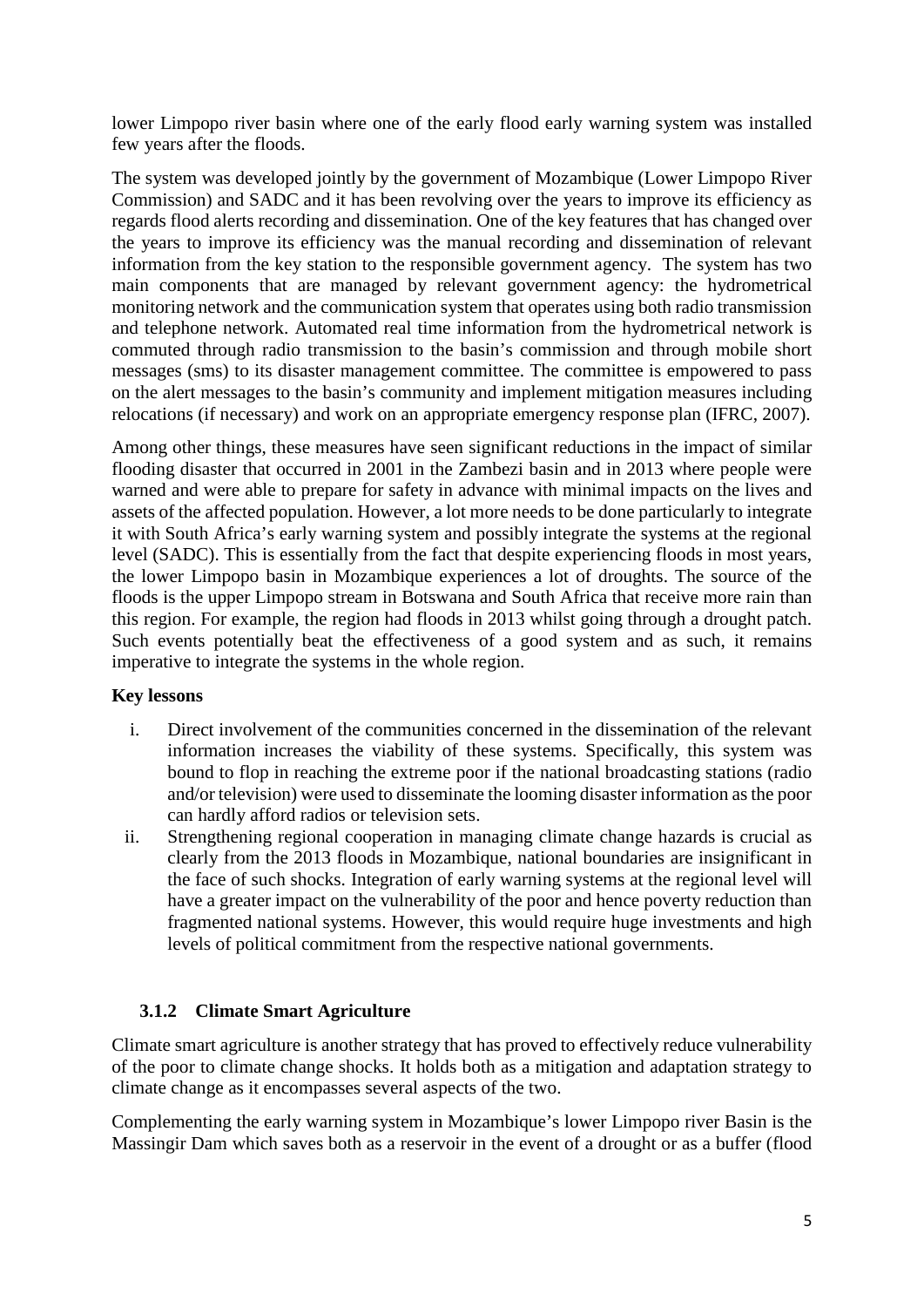control) in the event of an overflow of the Limpopo river due to heavy rains and thus, mitigating the impact of the possible drought or floods on the vulnerable communities downstream. The basin is of high importance to the country both at the community and national level for poverty reduction and economic growth owing to its agriculture growth potential. At the national level, the basin has great potential to contribute to improved food security and growth through irrigation. Unlocking the irrigation potential and managing flood incidences, Massingir dam benefits the poor more by reducing the vulnerability to seasonality changes that was compounded by their overreliance on rain-fed agriculture. In addition, exploring possibilities of out-grower irrigation schemes will further reduce the vulnerability of the poor people due to additional incomes and livelihood options. While wealthier smallholder and large-scale farmers pay for the utilisation of the water from the dam, the inclusion of the extremely poor and vulnerable household in irrigation farming is secured through free access to the water and provision of irrigation equipment by the government.

Similar irrigation projects have been running in Malawi over the years including the Smallholder Crop Production and Marketing project (SCPMP) which had a life between 2007 and 2013. Despite being rich with fresh natural water, the majority of the poor people in Malawi are highly vulnerable to erratic rains and dry spells/droughts which significantly disrupts their yields and hence income and food. The main components of this project included the development of 39 small-scale irrigation schemes and provision of 1,140 treadle pumps to its targeted beneficiaries across the country (AfDB 200). Under most of such projects in the Malawi, the poor households have access to irrigation equipment through farmers groups or associations whose membership is largely determined by the objectives of the project.

These two irrigation scheme models effectively support Erikisen and O'Brien (2007) dispositions that just as poverty and vulnerability are not one and the same, not all measures for addressing vulnerability will have a viable impact on poverty reduction and vice versa. While Lower Limpopo irrigation schemes are supported by the Massinger dam, the irrigation schemes in the SCPMP directly depended on the rivers for their water. The former model is ideal both as a flood control mechanism and ensuring availability of water for irrigation throughout the year with or without drought. On the other hand, sustainability of the latter is compromised in events of droughts especially when the water levels in the river are significantly affected. In the event of floods, the SCPMP infrastructure is at risk of being destroyed and so are the assets and lives of the poor people in the projects area. In other words, while this model is effective for poverty reduction through increased incomes and livelihood options and improved food security, it is not a mitigation option for reducing vulnerability of the poor to climate change related impacts with their associated risk of perpetrating poverty. However, it is worth noting that this model is a viable adaptation option in the event of floods assuming the irrigation infrastructure is not destroyed.

## **Key Lesson**

Initial investment costs are much higher under the irrigation systems that are supported by welldeveloped water reservoirs such as the Massingir dam when compared to the SCPMP model. However, these costs are more than outweighed by the benefits drawn from such investments in the long term. As highlighted above, the water reservoir provides assurance of reliable water flow throughout the year and thus enhances effective planning and enhanced productivity of irrigation farming. On the other hand, availability of water for irrigation under other models that relies on the natural river flows remains compromised by climate variability and climate change related shocks that negatively impacts on the flow of the respective rivers. Secondly, sustainability of irrigation equipment such as dikes also remains under threat to climate change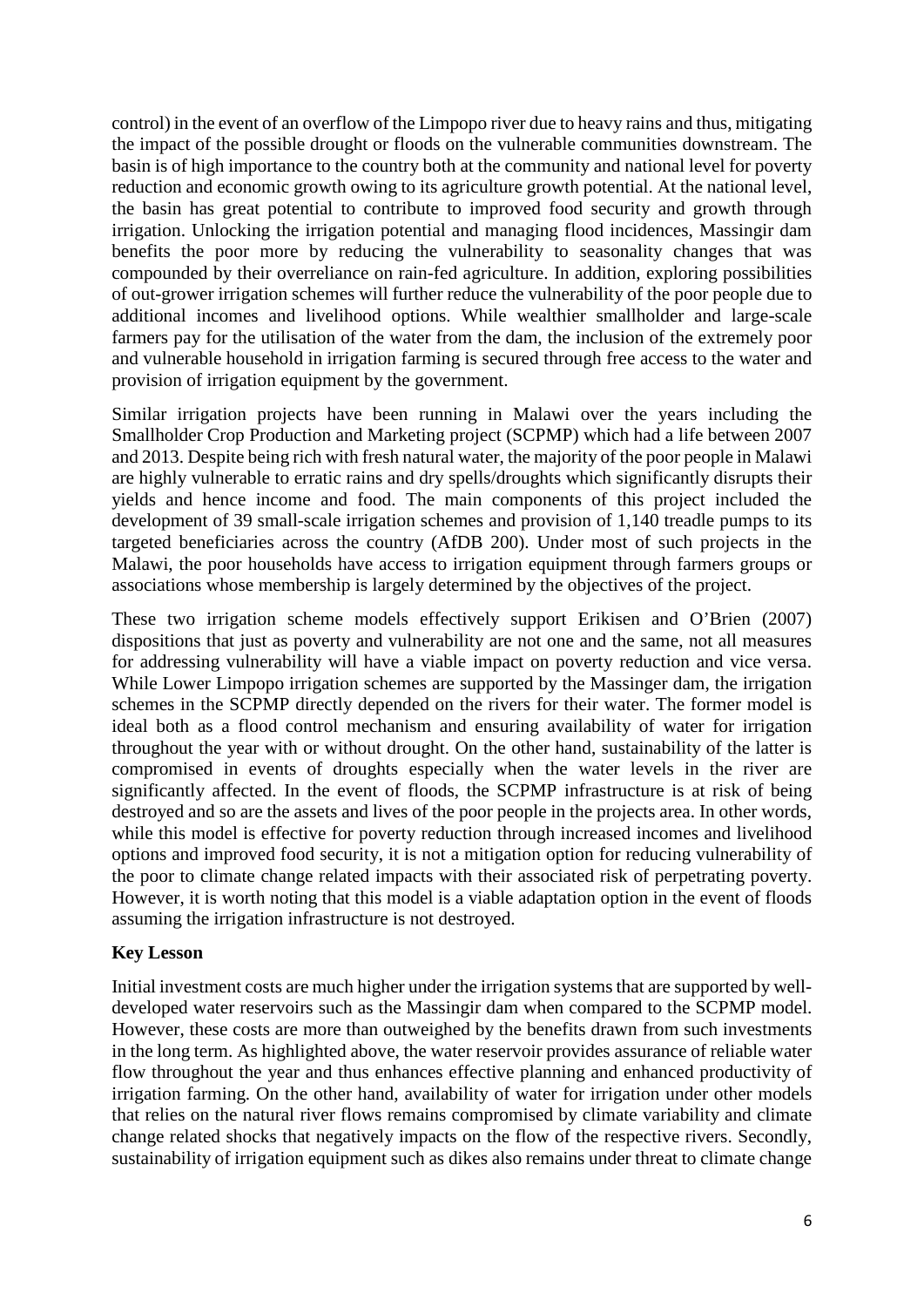shocks under models such as the SCPMP model and so are the lives, assets and livelihoods of the poor beneficiaries of such programmes. Thus, in the long term, both the economic and financial costs of models that depend on the natural river flows are much higher that those that have good structures such as the Massingir dam. Furthermore, while both models focus on poverty reduction by reducing the poor's dependency on rain fed agriculture, the SCPMP model does not effectively reduce vulnerability of the poor to the impact of climate change and climate variability shocks and as such, its effectiveness is highly sensitive to the same factors.

Overall, climate smart agriculture provides a wider range of mitigation and/or adaptation measures to climate change related shocks. These include irrigation farming as highlighted above, planting of indigenous trees to curb degradation of land and use of early maturing varieties of the relevant crops. As such, it is imperative to understand which measures directly tackles vulnerability to climate change with an impact on poverty reduction.

#### **3.2 Adaptation**

Adaptive capacity is defined as the ability to effectively adjust and respond to and learn from (potential) shocks/hazard (IPCC, 2014). Effective adaptation is generally perceived as an ongoing and flexible process that builds on the current coping mechanisms to climate variability and extreme events. Focus is on their socio-economic sustainability both in terms of resource use, contribution to vulnerability and poverty reduction as well as environmental management (World Bank, 2002; Twyman, 2005). Safety nets are the most employed adaptation measures at the national level to reduce vulnerability of the poor to climate related shocks. Their focus is on providing the poor with alternative livelihood options as an effective means to cope with and adapt to climate related shocks. While some measures are sustainable and accords the poor a long-term perspective of effective livelihood planning, most focus on short term relief particularly in emergency which are not self-sustaining in the medium to longterm particularly when compounded with increased frequency of climate related shocks. This section discusses three different forms of safety nets that focus on reducing vulnerability and alleviate poverty in developing countries.

#### **3.2.1 Social cash transfers programmes**

Social Cash Transfer programmes (SCTP) focus on increasing incomes of the extremely poor households as a means of reducing vulnerability and poverty alleviation. It is a regular (monthly or quarterly) transfer of cash that provides the poor households with an alternate reliable source of livelihood. These can be conditioned or unconditioned depending on the anticipated outcomes and targeted beneficiaries. In most developing countries however, unconditional cash transfers are common as the targeted population is the ultra-poor who cannot provide labour and their access to productive assets such land is limited. Unlike conditioned programmes, these are seen to be prone to abuse by the beneficiaries as they are not bound to use the cash for intended purposes and there is no control on their behaviour following receipt of the cash. In this regard, FAO (2008) noted that there are several myths around cash transfers which might potentially defeat their intended objectives. These include misuse of the received cash on nonessentials such as alcohol with the possibility of encouraging laziness and perpetuating dependency syndrome. Furthermore, they are also seen to be inflationary and thus counterproductive in poverty reduction.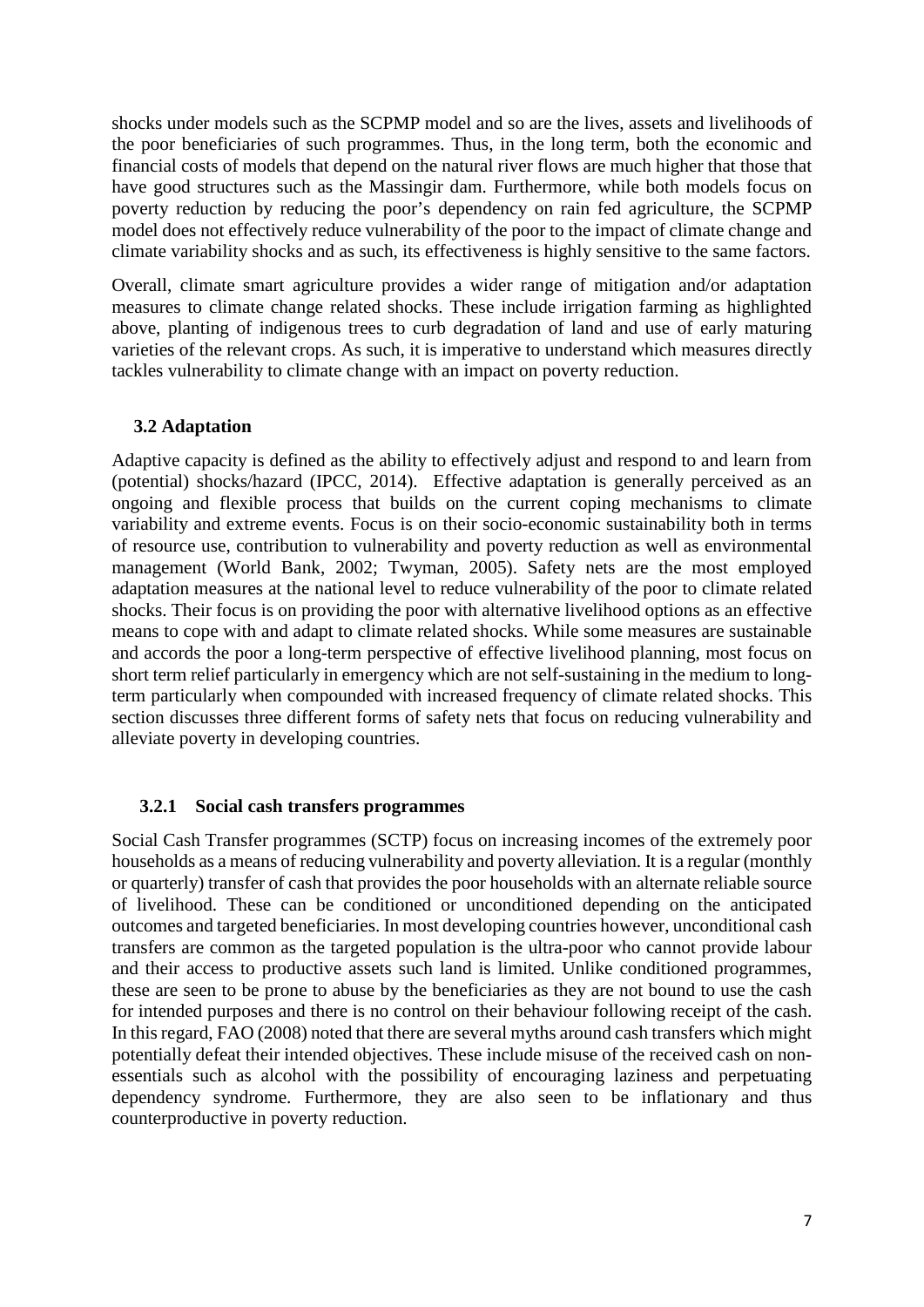Contrary to these views, Vincent and Cull (2009) found that social cash transfers in Southern Africa played a significant role in reducing vulnerability of poor households to food insecurity and malnutrition. By providing the poor with regular income, the programmes empower them to increase their productivity through investments in productive assets and employment of labour; increase their access to social services and in the event if climate related shocks, it reduces their vulnerability by giving them alternate livelihood options.

# **3.2.2 Public works programme**

Public works programmes provide good example of conditional cash or food transfer programmes where beneficiaries provide labour for cash or food. As a safety net, beneficiaries are generally employed for relatively short periods so as not to deprive them time engage in other productive activities. Nevertheless, this arrangement does not accommodate the extreme who are physically incapable to provide labour yet in need of bail outs from extreme poverty. In this context, countries are managing safety net in a way that combines the unconditional and unconditional cash or food transfers to accommodate such marginalised groups.

Ethiopia is one of the countries in Eastern Africa that is prone to droughts resulting in increase in its food prices with worst impact on its poor populations. This left Ethiopia as one of the main beneficiaries of emergency food aid in Africa receiving about USD 265 million per year in food aid between 1997 and 2002 (World Bank, 2009). While this was essential in helping the affected communities cope with the impact of drought in the short term, it remained ineffective in reducing vulnerability of the poor to droughts and have a significant impact on poverty reduction. Consequently, the Federal government of Ethiopia introduced Productive Safety Net Programme (PSNP) in 2005 with the main objective of reducing household vulnerability to food insecurity through conditioned or unconditioned cash or food transfers within the critical months of the agricultural calendar. The programme was run for 7 years and targeted the poor and ultra-poor households with the latter category benefiting from the unconditioned cash or food transfers as they were largely comprised of people who could not provide productive labour and had poor access to productive assets such as land. In this regard, 80% of the beneficiaries were engaged on the conditioned programme which entailed involvement in public works for either cash or food receipts (World Bank, 2011).

The programme served as effective adaptation measure in food security crisis for the beneficiaries. Literature indicates significant improvements in the incomes, productive asset ownership and consumption patterns of the beneficiary households. Among other things, this was reflected in the reduction in their distress sell of assets for food during the low months of agricultural calendar (Dicks, 2012). Furthermore, for similar programes such as the Malawi SCTP that accords its beneficiaries a monthly stipend throughout the year, have a long-term impact on poverty reduction through increased school enrolment.

# **Key Lessons**

i. While the positive impacts of these programmes cannot be refuted by existing literature, the monetary value of most of these cash transfer programmes are not substantial for meaningful investments that will facilitate graduation from the poverty levels. In the case of Ethiopia in 2006, beneficiaries either received to 15 kgs of grain per month plus pulses and oil cash equivalent of about USD 0.75 per day (Dicks, 2012). This was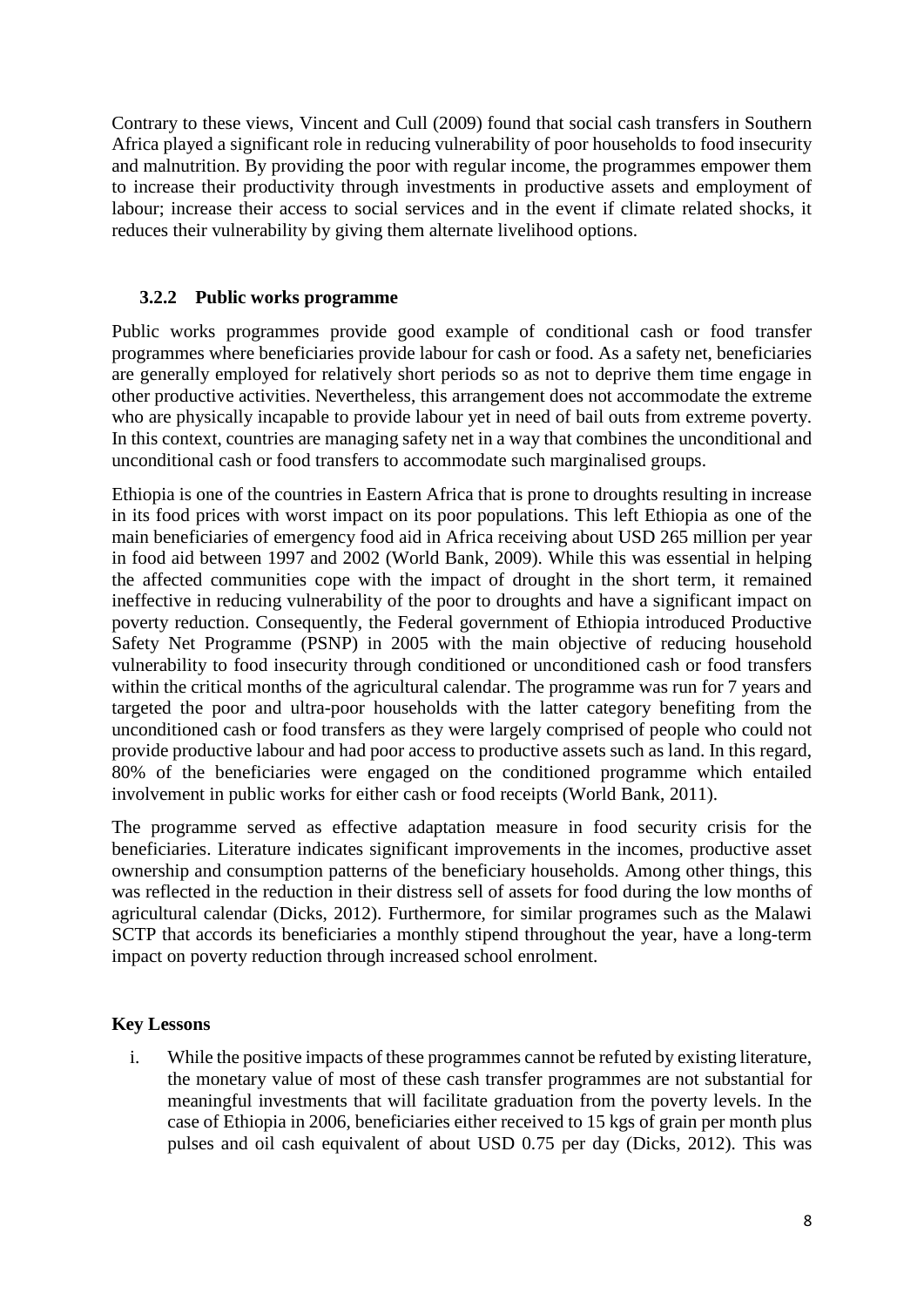higher compared to Malawi where beneficiaries of its social cash transfer programme in 2006 were on an unconditional monthly stipend of USD 14 on average (Miller and Reichert, 2019). These figures were below the poverty line of \$1.25 during the implementation of the programmes. For the extremely poor households with no alternative livelihood options, these incomes were still not sufficient strategies for a significant positive impact on their vulnerability and let alone, poverty levels. Dicks (2012) observes that despite several benefits attributed to this programme, most of the beneficiaries were not ready to graduate from the programme at termination and were linked to other programmes such as the PSNP-Plus for continued support of their livelihoods among others*.*

These were effective adaptation measures to climate related stress on incomes and food in the short term. As such, it is imperative to scale down on the targeted beneficiaries to enhance their potency in reducing vulnerability with a significant impact on poverty reduction.

ii. Sustaining these programmes requires a lot of financing which is not feasible for developing countries. As such, they are mostly co-financed or fully financed by developing partners. This potentially contributes to aid dependency that Africa is currently grappling with. It is therefore important to effectively account for viability of these programmes in terms of financing vis-à-vis benefits including their sustainability. One possibility is to review its prominence in the national GDPs both in terms of expenditure and incomes. This will partly entail tying the conditioned components to activities that enhances per capita GDP.

# **3.2.3 Climate Risk Insurance Schemes**

Climate risk insurance is one of the best adaptation strategies to climate change related shocks which transfers the risk of loss to the insurer. It is best understood as "*mechanism which provides security against the loss of assets, livelihoods and lives due to climate-related risks by ensuring effective and expeditious post-disaster relief on an individual, community, national and regional level*." (MCII, 2017). These can be administered as direct insurance where the agreement directly involves the insurance policy holder and the insurance company such that in the event of a disaster, a direct transfer is made to the policy holder. However, these limits the participation of the poor and most vulnerable groups who do not have the financial capacity to purchase the insurance. In this regard, indirect approaches are mostly utilised in targeting vulnerability of the poor to climate change and reduce the impact of weather-related shocks. Under this approach, indirect benefits to the poor are accrued from payments intermediated by an insured government or institution such as farmers association that hold an insurance. With the government as an insurance policy holder, there is a higher probability of the extremely poor and marginalised groups of the population to have access to these policies.

Depending on the nature of potential climate related hazards, Indemnity-based or weatherindex insurance can be utilised. While loss assessments of the damage caused by the hazard forms the basis of the payments under the indemnity-based insurance, payments are made only after the trigger index exceeds the pre-defined threshold under the weather-based index<sup>[2](#page-8-0)</sup>. These can be implemented as standalone insurance schemes through the national budgets or as part of the existing social protection programmes. While climate insurance focuses only on risk transfer as a mitigation measure, empirical evidence posits that a comprehensive social

<span id="page-8-0"></span> <sup>2</sup> For details of the prons and cons of each see MCII, 2017:53; Schaer L. And Waters E. (2016)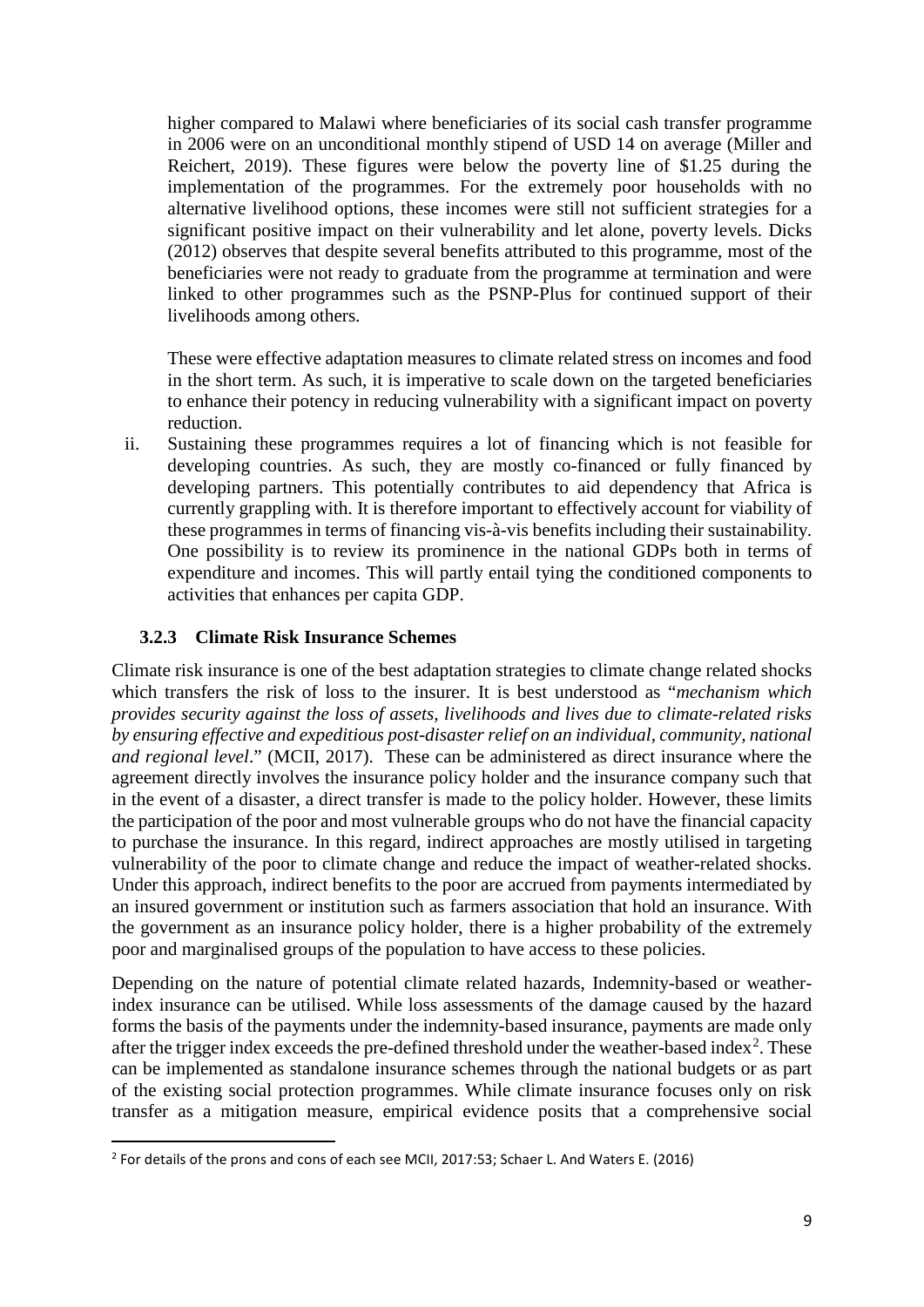protection programme that includes risk transfer through insurance has a better impact on vulnerability and poverty levels (Schaefer and Waters, 2016).

The R4 initiative under the World Food Programme (WFP) is a good example of a weatherindexed insurance scheme that is integrated either into the existing social safety nets of the participating countries or WFP's Food Assistance for Assets (FFA) program. It was launched in 2011 with the main objective of increasing food and income security of the poor households in the face of increasing climate related shocks risk. To deliver on this objective, the approach combines 4 risk management strategies: (i) Risk reduction: beneficiaries provide labour to projects that focus on ensuring acquisition of relevant climate change mitigation assets at the community level; (ii) Risk transfer: increasing their access to the weather-index insurance helps them to transfer their risk of loss from climate related hazards; (iii) Risk Reserves: the programme accords the beneficiaries an opportunity to build a stronger financial base for investing but also as a buffer against short-term needs and idiosyncratic shocks; (iv) Prudent risk taking: by encouraging farmers to save and invest, beneficiaries are given opportunities to diversify their livelihoods as a means to reduce their vulnerability to climate related shocks. Thus, the initiative goes beyond insurance pay outs in emergency (as would be the case with a stand-alone insurance) to guarantee good investments *ceteris paribus* which potentially increases their incomes and reduce their vulnerability and poverty.

Conditional access to the insurance is mainly through provision of labour in the Insurance-for-Assets schemes (IFA) which focus on reducing vulnerability of the poor and build resilience to climate change through provision of relevant assets such as irrigation tunnels or small-scale water reservoirs. As of 2016, the initiative was benefiting 57,000 farmers (about 300000 people) in Ethiopia, Kenya, Malawi, Senegal and Zambia (WPF and OXFAM, 2016). Significant outcomes attributed to the programme include increased savings and productive assets ownership of the beneficiaries in Tigray, Ethiopia; better capacity to cope and adapt to the impact of drought following insurance pay-outs in 2012 in Ethiopia, 2016 in Ethiopia, Malawi and Senegal. These were reflected in the reduction of the stress sell of assets and consumption patterns of the beneficiaries (*Ibid*).

The Kilimo Salama is weather-indexed insurance in Kenya that provides an alternate digital approach to climate insurance. It operates on a mobile phone network for its transactions including paying for premiums and pay-outs through a well-established agricultural input stockists and distributor (Syngenta distributors). Legible farm inputs are accessed from Syengeta's dealers and if a farmer indicates interest in the insurance cover, the premium is charged to the inputs and they are sold as one package. The insurance is very flexible in that it allows its holders to insure as little as one bag of seed. The use of the mobile network ensures wider coverage as it is easily accessed by the potential beneficiaries. Secondly, it provides the insurer with a cheap distribution mechanism and hence, cheaper premiums. However, the current arrangement under this insurance leaves out the ultra-poor who cannot afford to pay for the premiums in cash.

#### **Key Lessons**

i. High poverty levels make most insurance schemes inaccessible to the poor and marginalised in the society, yet they are one of the most effective tools for averting the possibility of the poor being pushed deeper into poverty following climate related shocks. The approach taken by R4 makes it affordable for the poor although it can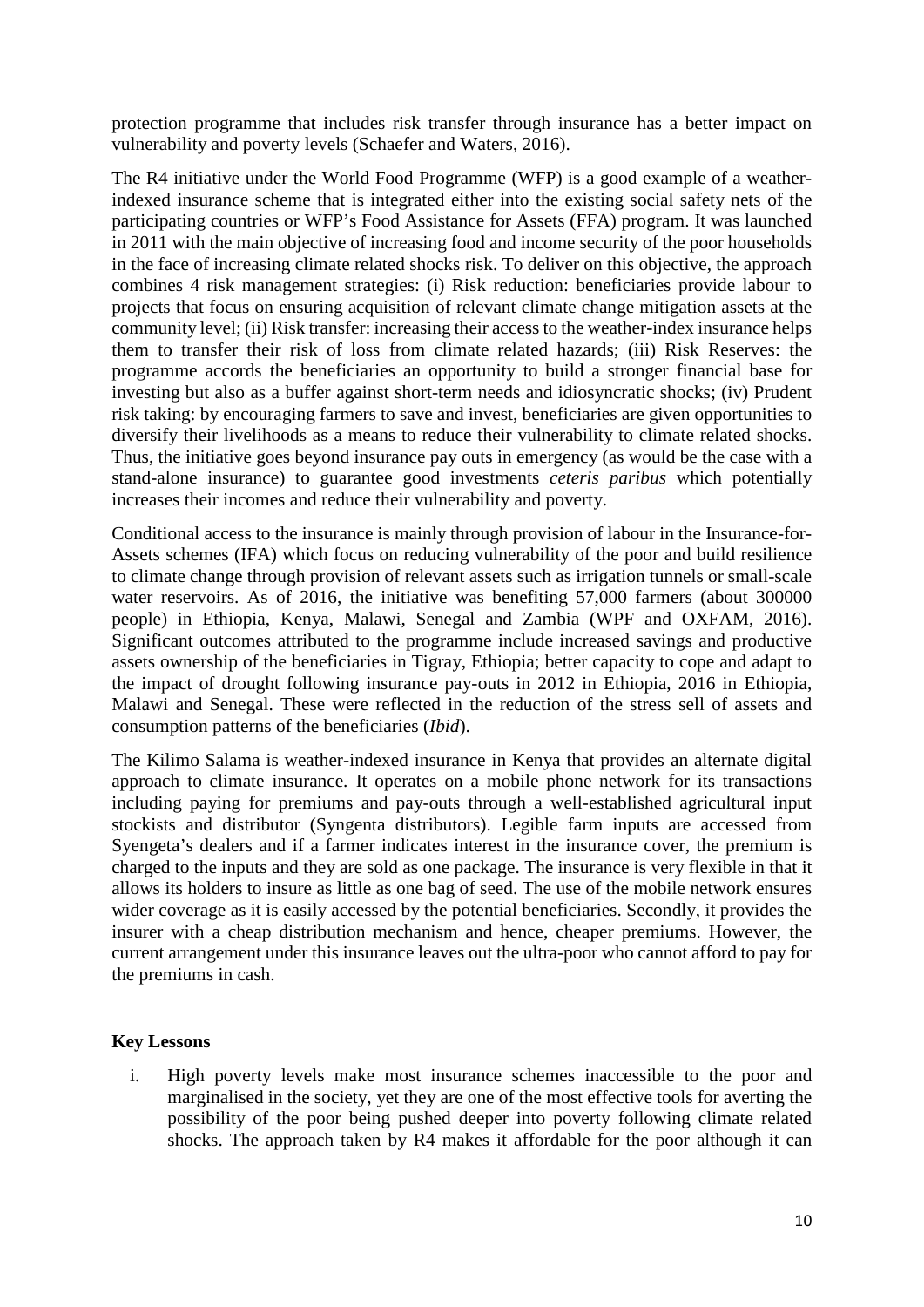potentially marginalise the ultra-poor with no labour. On the other hand, it is more efficient and effective way by the participating governments to deal with several problems that are increasing the vulnerability of its poor populations to climate change and poverty levels through one comprehensive package.

- ii. Focusing on projects that increases resilient to climate change of the participating communities is another approach that the public works programmes could adopt from the R4 initiative.
- iii. The digital approach provides an alternate way for wider coverage at minimal costs although it increases the risk of leaving out the ultra-poor who cannot afford digital technologies such as cell phones. Countries should explore how it can be effectively utilised in enhancing adaptive capacity of the ultra-poor. One viable option is through partnerships between the insurer, telecom provider and respective governments where government is the insurance holder for instance, and using mobile network, the targeted groups gets access to the insured inputs. For example, the government of Malawi can include the insurance in its Farm Input Subsidy Programme (FISP) through partnerships with the local telecommunication provider and relevant insurance companies.

### **4. Conclusion and Policy Recommendations**

With at least 10% of the global population living below \$1.90 a day, poverty remains one of the key development challenges globally. The majority of these people are rural dwellers who are highly dependent on rain-fed subsistence agriculture and other climate sensitive activities for the livelihoods. This makes them highly vulnerable to climate related shocks with its potential to deepen their poverty. This paper has discussed options for addressing rural vulnerability to climate change as a viable strategy to alleviate poverty. Focus was on enhancing their capacity to mitigate and/or adapt to climate related shocks by reviewing what is currently working in developing countries.

The paper notes that poverty and vulnerability are distinct though related problems to development and such, not all strategies that are directed at reducing vulnerability to climate change reduces poverty and vice-versa. However, neglecting the impact of climate variabilities and climate change related shocks on the poor and vulnerable groups, remains redundant in effective poverty reduction. In this regard, unless social protection programmes are intentionally designed to address both, they can potentially hook their beneficiaries in the poverty trap by leaving them highly vulnerable to climate change. Secondly, there is need for increased collaboration to integrate national early warning systems at the regional level to enhance their effectiveness in mitigating the potential effects of climate change. Lastly, governments should explore integrating climate insurance into their social protection programmes by partnering with the private sector to further enhance the potency of these programmes. With increased potential of savings and investments from the insurance pay-outs as in the R4 programme, insurance component in the social protection programmes will help beneficiaries to be financially capable to graduate from the programmes with minimal risk of falling back into poverty. Furthermore, running these programmes as one comprehensive package reduces operational and administrative costs and thus, allowing for inclusion of more beneficiaries.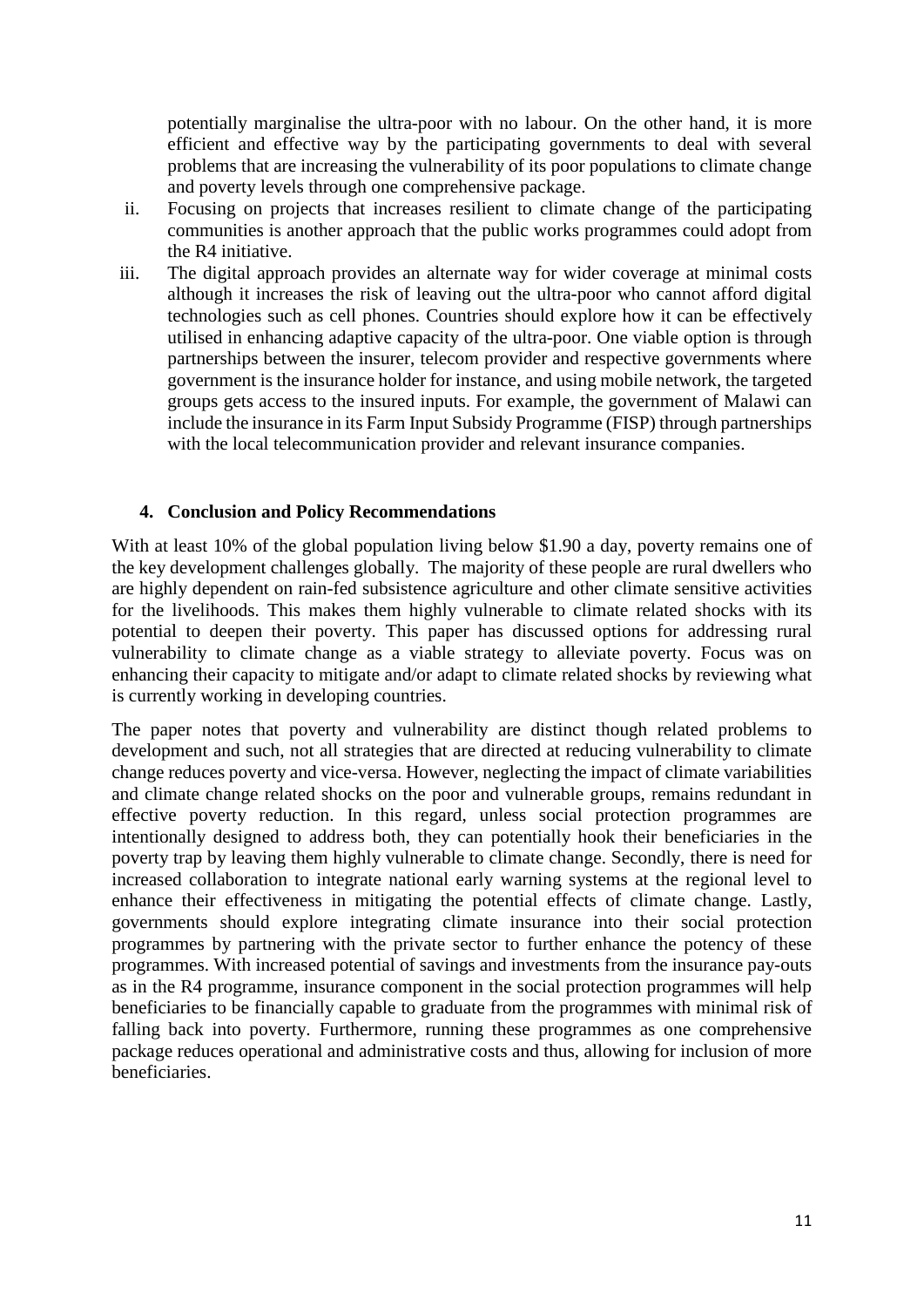# **References**

Andrianarimanana D. (2015) "The role of inter-household transfers in coping with post-disaster losses in Madagascar." in Clarke D., Janvry A., Sadoulet E. and Skoufias E. (Ed) "Disaster Risk Financing and Insurance: Issues and results." *Report on a workshop held at the Ferdi on June 4 and 5, 2015, FERDI, WB, GFDRR, UKaid.*

AfDB (2006) "Malawi Smallholder Crop Production and Marketing Project Appraisal Report." *[https://www.afdb.org/fileadmin/uploads/afdb/Documents/Project-and-Operations/Malawi\\_-](https://www.afdb.org/fileadmin/uploads/afdb/Documents/Project-and-Operations/Malawi_-_Smallholder_Crop_Production_and_Marketing_Project_-_Appraisal_Report.pdf) [\\_Smallholder\\_Crop\\_Production\\_and\\_Marketing\\_Project\\_-\\_Appraisal\\_Report.pdf](https://www.afdb.org/fileadmin/uploads/afdb/Documents/Project-and-Operations/Malawi_-_Smallholder_Crop_Production_and_Marketing_Project_-_Appraisal_Report.pdf)*

Aguilar G.R. and Summer A. (2019) "Who Are the World's Poor? A New Profile of Global Multidimensional Poverty." *Center for Global Development Working Paper 499*

Castañeda A., Doan D., Newhouse D., Nguyen M.C., Uematsu H. & Azevedo J. (2018) "A New Profile of the Global Poor." *World Development 101 (2018) 250–267*

Dicks, H. (2012). Assessing the Productive Safety Net Programme (PSNP) in Ethiopia

Emrich C. and Cutter S.L. (2011) "Social Vulnerability to Climate-Sensitive Hazards in the Southern United States." [Weather, Climate, and Society 3](https://www.researchgate.net/journal/1948-8327_Weather_Climate_and_Society)(3):193-208

ERIKSEN S.H. and O'BRIEN K. (2007) "Vulnerability, poverty and the need for sustainable adaptation measures." *Climate Policy. 7(4) 337-352.* 

FAO (2018) "Ending Extreme Poverty in Rural Areas: Sustaining livelihoods to leave no one behind." Rome.

GIZ GmbH (2016) "Promoting Integrated Climate Risk Management and Transfer: At a Glance." GIZ

GIZ (2017) "Community based flood early warning: How integrated planning saves lives in Mozambique's Lower Limpopo Area." GIZ

Herrera C., Ruben R. & Dijkstra G. (2018) "Climate variability and vulnerability to poverty in Nicaragua." *Journal of Environmental Economics and Policy, DOI: 10.1080/21606544.2018.1433070*

IFRC (2007) "Mozambique: cyclone early warning system in practice." Retrieved on January 30, 2019, from [www.irfc.org:](http://www.irfc.org/) https://www.ifrc.org/Global/Case%20studies/Disasters/csewea-mozambique-en.pdf

IFRC. (n.d.). What is vulnerability? Retrieved on January 30, 2019, from [www.irfc.org:](http://www.irfc.org/) http://www.ifrc.org/en/what-we-do/disaster-management/about-disasters/what-is-adisaster/what-isvulnerability/

IPCC (2014). Annex II – Glossary. In Climate Change 2014: Impacts, Adaptation, and Vulnerability. Available from http://www.ipcc.ch/pdf/assessmentreport/ar5/wg2/WGIIAR5AnnexII\_FINAL.pdf.

MCII (2017) "The Role of Insurance in Integrated Disaster & Climate Risk Management: Evidence and Lessons Learned." *Report No 22, October 2017*